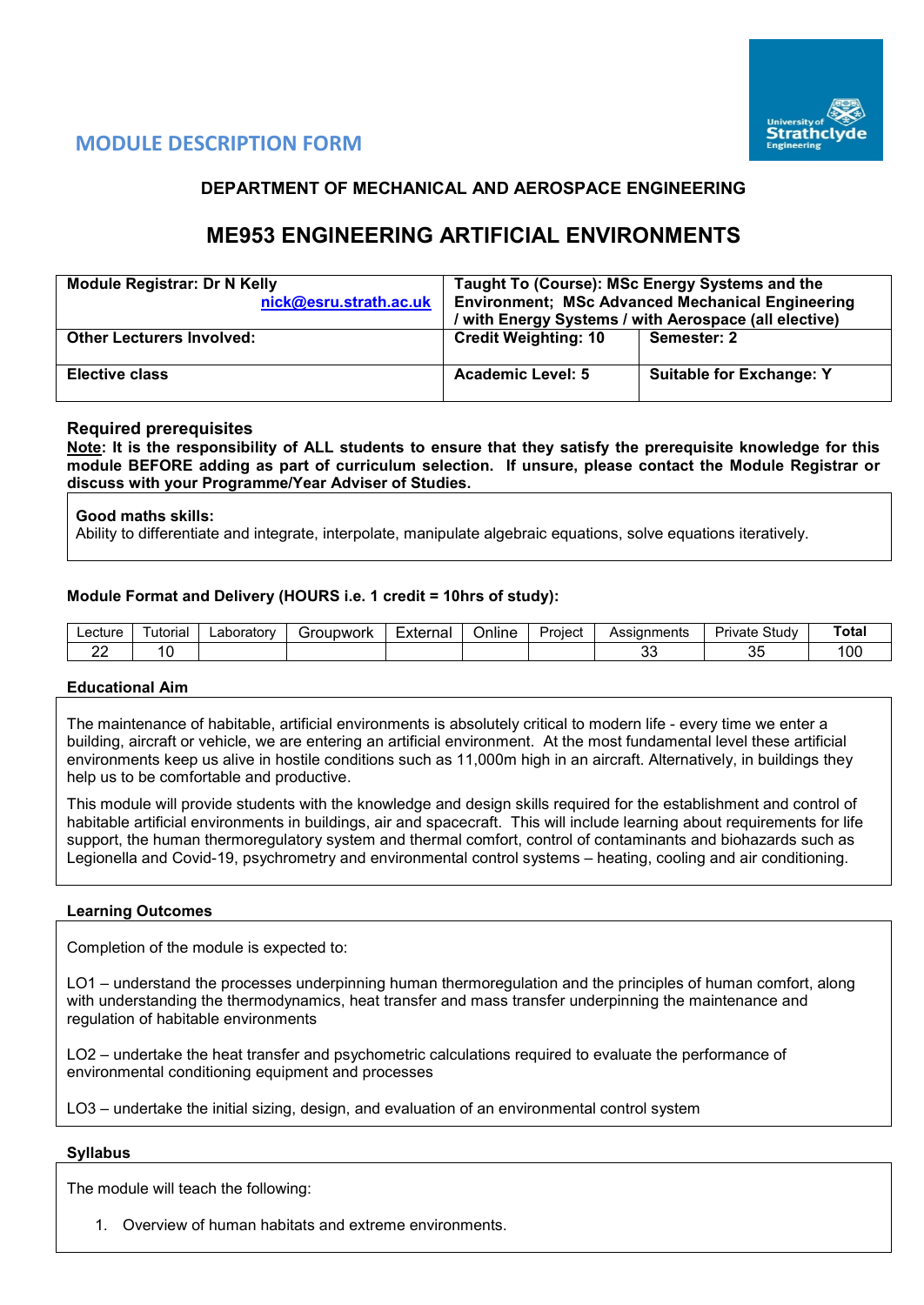- 2. Impacts of high and low temperatures on the body (hypothermia, heat exhaustion and stroke), metrics and maintaining comfort conditions, energy and environmental impact of comfort, comfort models and theories.
- 3. Human body and comfort, respiration, thermoregulation, heat exchange, comfort metrics, dry bulb temperature, mean radiant temperature, operative temperature, wet bulb temperature, moisture and relative humidity.
- 4. Environmental management and life support systems: vehicles, buildings, aircraft and spacecraft.
- 5. Review of heat transfer mechanisms conduction, convection, and radiation (infrared heat exchange, solar heat gains).
- 6. Psychrometry, gas mixtures (partial pressures and properties) and two-phase systems, moisture, vapour pressures, dew point temperature, condensation and evaporation, enthalpy, psychrometric chart.
- 7. Heating and air conditioning processes, sensible heating and cooling, humidification, dehumidification, heat exchange and humidification technologies, depicting processes on psychrometric chart.
- 8. Air quality, common contaminants and impacts of exposure, ventilation and contaminant control approaches, air handling systems and analysis – fans, ducting, dampers.
- 9. Heating ventilation and air conditioning systems, convective heating and cooling, full air conditioning, radiant heating and cooling, energy efficiency.
- 10. Heating, ventilation and air conditioning design: heating and cooling loads, humidification and dehumidification loads, process design and sizing.
- 11. Environmental conditioning systems in buildings, aircraft and spacecraft.

### **Assessment of Learning Outcomes**

#### **Criteria**

The assessment for the module will be a combination of and exam (60%) and a design assignment (40%). For each of the Learning Outcomes the following criteria will be used to make judgements on student learning.

LO1 & LO2 – to assess their understanding of the material covered in the course, students will be required to do the following as part of an exam:

C1 – answer short questions to explain the principles of thermoregulation, human comfort, environmental conditioning and describe the components and systems required to undertake different environmental conditioning processes.

C2 – calculate heating, cooling, humidification, dehumidification and ventilation loads for a variety of situations in buildings, vehicles, air and spacecraft.

C3 – calculate and evaluate the performance of environmental conditioning systems.

LO3 – students will be expected to design a basic environmental conditioning system from first principles for a building, aircraft or spacecraft as part of an assignment. This will be submitted as a technical report and will be assessed based on:

C1 – clarity and structuring of the submission and understanding of the design task;

C2 – a technically competent design solution, evidence of a logical design process and technical evaluation of design outcome;

C3 – evidence of additional study beyond the material presented in class.

The standards set for each criterion per Module Learning Outcome to achieve a pass grade are indicated on the assessment sheet for all assessment.

#### **Principles of Assessment and Feedback**

*(within Assessment and Feedback Policy at: <https://www.strath.ac.uk/professionalservices/staff/policies/academic/> )*

Assessment of student performance within the module will be based on a combination of a design assignment and a class exam. The 2-hour exam will primarily assess the ability of the student to apply techniques introduced in class to basic technical problems in artificial environments, and also explain basic environmental conditioning concepts via a series of short questions. The design assignment will be used to gauge the student's understanding of the principles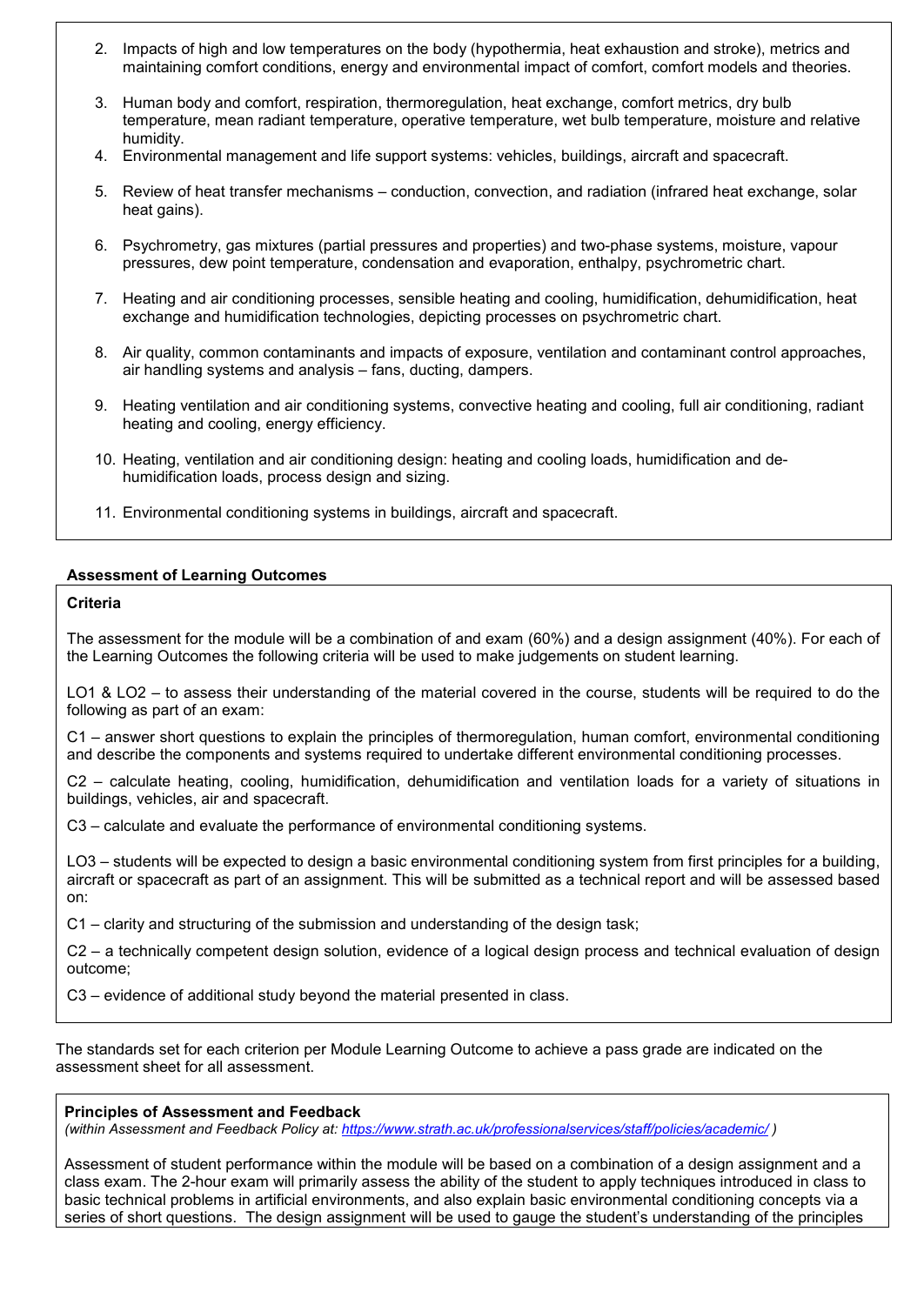of artificial environments, environmental management processes and the design of environmental conditioning systems.

Multiple feedback mechanisms will be employed: the design assignment will be returned to students with comments on performance and understanding. Additionally, clear guidance will be provided in class as to what constitutes an acceptable level of performance in the assignment. The tutorial class will also be used to provide feedback on the development of a student's technical analysis skills. This will be achieved through direct observation of a student's efforts to tackle technical problems followed by appropriate mentoring. Additionally, peer-peer feedback will be employed in that students will be expected to present to their peers on how they set about tackling a tutorial problem.

## **Assessment Method(s) Including Percentage Breakdown and Duration of Exams** *(individual weightings)*

| <b>Examination</b>     |          |          |           |                                   | <b>Coursework</b> |        | <b>Practical</b> | <b>Project</b> |           |  |
|------------------------|----------|----------|-----------|-----------------------------------|-------------------|--------|------------------|----------------|-----------|--|
| Number                 | Month(s) | Duration | Weiahtina | Number                            | Weiahtina         | Number | Weiahtina        | Number         | Weiahtina |  |
|                        | Mav      | 2 hrs    | 60%       |                                   | 40%               |        |                  |                |           |  |
| റാ<br>∩1<br>∟∪⊥<br>ᆫᇰᄼ |          |          |           | LO <sub>2</sub> , LO <sub>3</sub> |                   |        |                  |                |           |  |

*\* L/Os: Indicate which Learning Outcomes (L01, L02, etc) are to be assessed by exam/coursework/practical/project as required.*

#### **Coursework / Submission deadlines (***academic weeks***):** Week 10

## **Resit Assessment Procedures:**

2 hr examination in August diet.

### **PLEASE NOTE:**

**Students must gain a summative mark of 50% to pass the module. Students who fail the module at the first attempt will be re-assessed /during the August diet. This re-assessment will consist entirely of an exam. No marks from any previous attempts will be transferred to a new resit attempt.**

### **Recommended Reading**

| ***Purchase recommended | **Highly recommended reading *For reference |  |
|-------------------------|---------------------------------------------|--|
|                         |                                             |  |

### **Additional Student Feedback**

*(Please specify details of when additional feedback will be provided)*

| Jate                            | $-$<br>ime | nnm<br>NC                    |
|---------------------------------|------------|------------------------------|
| Announced<br>class<br>ın<br>AN. |            | Check<br>Mvplace for details |

| 2021/22<br>$\sim$<br>Session:<br>ZUZ 1722 |
|-------------------------------------------|
|-------------------------------------------|

## **Approved:**

| <b>Course Director Signature: E Henderson</b> |  |
|-----------------------------------------------|--|
| Date of Last Modifications: 20/08/2021        |  |

(Updated July 2021-MAE)